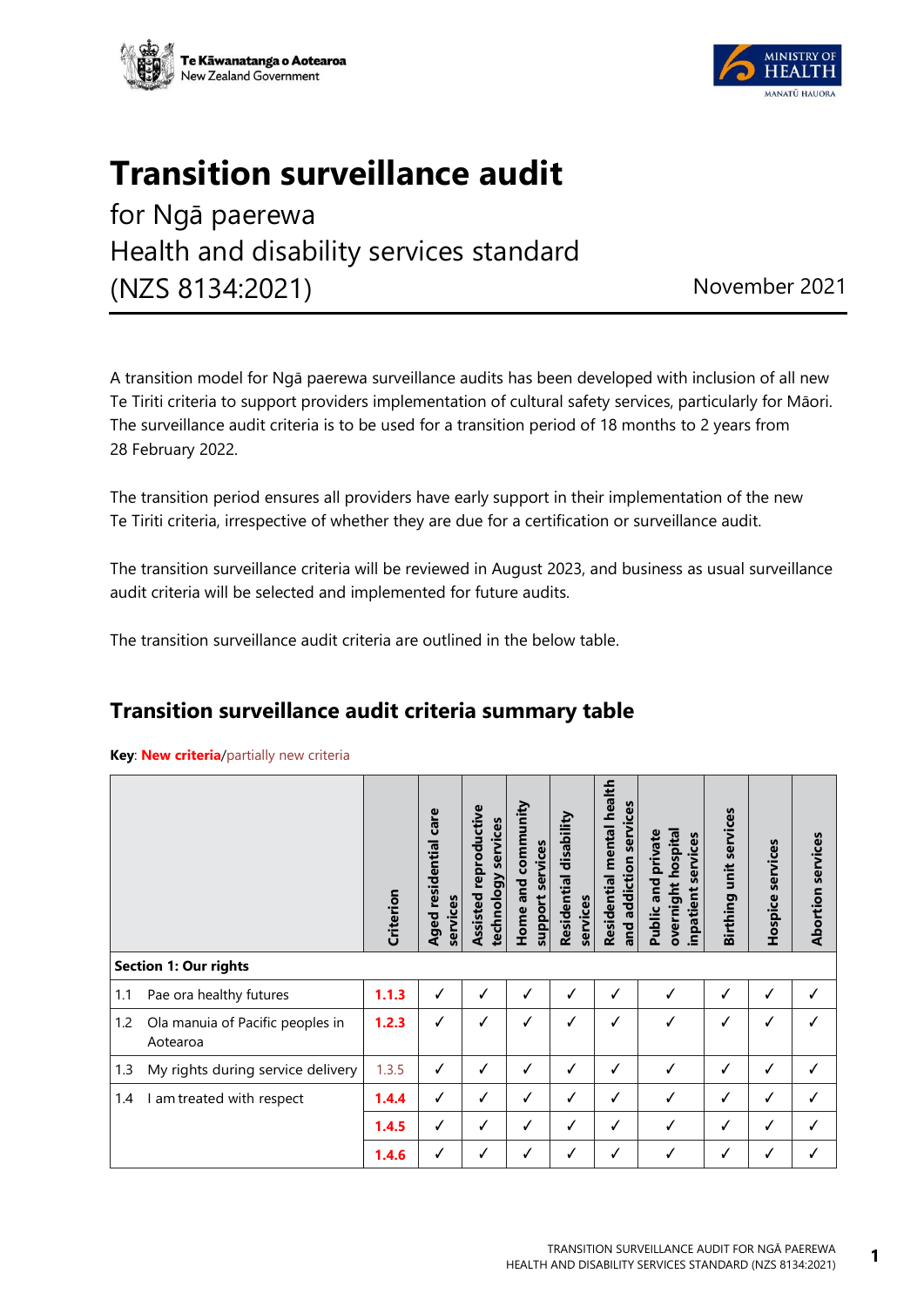|     |                                                            | Criterion | Aged residential care<br>services | Assisted reproductive<br>technology services | Home and community<br>support services | Residential disability<br>services | Residential mental health<br>and addiction services | <b>Public and private</b><br>overnight hospital<br>inpatient services | Birthing unit services | Hospice services | <b>Abortion services</b> |
|-----|------------------------------------------------------------|-----------|-----------------------------------|----------------------------------------------|----------------------------------------|------------------------------------|-----------------------------------------------------|-----------------------------------------------------------------------|------------------------|------------------|--------------------------|
| 1.5 | I am protected from abuse                                  | 1.5.5     | $\checkmark$                      | $\checkmark$                                 | $\checkmark$                           | $\checkmark$                       | $\checkmark$                                        | $\checkmark$                                                          | $\checkmark$           | $\checkmark$     | $\checkmark$             |
|     |                                                            | 1.5.6     | $\checkmark$                      | $\checkmark$                                 | $\checkmark$                           | $\checkmark$                       | $\checkmark$                                        | $\checkmark$                                                          | $\checkmark$           | ✓                | $\checkmark$             |
| 1.7 | I am informed and able to make<br>choices                  | 1.7.9     | $\checkmark$                      | $\checkmark$                                 | $\checkmark$                           | $\checkmark$                       | $\checkmark$                                        | $\checkmark$                                                          | $\checkmark$           | √                | $\checkmark$             |
| 1.8 | I have the right to complain                               | 1.8.1     | $\checkmark$                      | $\checkmark$                                 | $\checkmark$                           | ✓                                  | $\checkmark$                                        | $\checkmark$                                                          | $\checkmark$           | $\checkmark$     | $\checkmark$             |
|     |                                                            | 1.8.5     | $\checkmark$                      | $\checkmark$                                 | $\checkmark$                           | $\checkmark$                       | $\checkmark$                                        | $\checkmark$                                                          | $\checkmark$           | ✓                | $\checkmark$             |
| 1.9 | Health and wellbeing of children                           | 1.9.1     | N/A                               | $\checkmark$                                 | N/A                                    | N/A                                | N/A                                                 | N/A                                                                   | N/A                    | N/A              | N/A                      |
|     | born as a result of, and people<br>accessing, reproductive | 1.9.2     | N/A                               | $\checkmark$                                 | N/A                                    | N/A                                | N/A                                                 | N/A                                                                   | N/A                    | N/A              | N/A                      |
|     | technology services                                        | 1.9.3     | N/A                               | $\checkmark$                                 | N/A                                    | N/A                                | N/A                                                 | N/A                                                                   | N/A                    | N/A              | N/A                      |
|     |                                                            | 1.9.4     | N/A                               | $\checkmark$                                 | N/A                                    | N/A                                | N/A                                                 | N/A                                                                   | N/A                    | N/A              | N/A                      |
|     | 1.10 Requirement of donation and<br>surrogacy              | 1.10.1    | N/A                               | $\checkmark$                                 | N/A                                    | N/A                                | N/A                                                 | N/A                                                                   | N/A                    | N/A              | N/A                      |
|     |                                                            | 1.10.2    | N/A                               | $\checkmark$                                 | N/A                                    | N/A                                | N/A                                                 | N/A                                                                   | N/A                    | N/A              | N/A                      |
|     |                                                            | 1.10.3    | N/A                               | $\checkmark$                                 | N/A                                    | N/A                                | N/A                                                 | N/A                                                                   | N/A                    | N/A              | N/A                      |
|     |                                                            | 1.10.4    | N/A                               | ✓                                            | N/A                                    | N/A                                | N/A                                                 | N/A                                                                   | N/A                    | N/A              | N/A                      |
|     |                                                            | 1.10.5    | N/A                               | √                                            | N/A                                    | N/A                                | N/A                                                 | N/A                                                                   | N/A                    | N/A              | N/A                      |
|     | <b>Section 2 Workforce and structure</b>                   |           |                                   |                                              |                                        |                                    |                                                     |                                                                       |                        |                  |                          |
| 2.1 | Governance                                                 | 2.1.5     | $\checkmark$                      | ✓                                            | √                                      | √                                  | ✓                                                   | $\checkmark$                                                          | $\checkmark$           | ✓                | $\checkmark$             |
|     |                                                            | 2.1.6     | ✓                                 | $\checkmark$                                 | $\checkmark$                           | $\checkmark$                       | $\checkmark$                                        | $\checkmark$                                                          | $\checkmark$           | ✓                | $\checkmark$             |
|     |                                                            | 2.1.7     | ✓                                 | √                                            | ✓                                      | √                                  | ✓                                                   | ✓                                                                     | ✓                      | ✓                | ✓                        |
|     |                                                            |           | $\checkmark$                      | ✓                                            | $\checkmark$                           | $\checkmark$                       | ✓                                                   | $\checkmark$                                                          | $\checkmark$           | ✓                | $\checkmark$             |
|     |                                                            | 2.1.10    |                                   |                                              |                                        |                                    |                                                     |                                                                       |                        |                  |                          |
| 2.2 | Quality and risk                                           | 2.2.2     | $\checkmark$                      | $\checkmark$                                 | ✓                                      | $\checkmark$                       | ✓                                                   | $\checkmark$                                                          | $\checkmark$           | ✓                | ✓                        |
|     |                                                            | 2.2.4     | ✓                                 | $\checkmark$                                 | ✓                                      | ✓                                  | ✓                                                   | ✓                                                                     | ✓                      | ✓                | ✓                        |
|     |                                                            | 2.2.6     | ✓                                 | $\checkmark$                                 | $\checkmark$                           | $\checkmark$                       | ✓                                                   | ✓                                                                     | $\checkmark$           | ✓                | $\checkmark$             |
|     |                                                            | 2.2.7     | $\checkmark$                      | ✓                                            | ✓                                      | $\checkmark$                       | ✓                                                   | ✓                                                                     | $\checkmark$           | ✓                | $\checkmark$             |
|     |                                                            | 2.2.8     | ✓                                 | ✓                                            | $\checkmark$                           | ✓                                  | ✓                                                   | ✓                                                                     | $\checkmark$           | √                | ✓                        |
| 2.3 | Service management                                         | 2.3.1     | $\checkmark$                      | ✓                                            | ✓                                      | ✓                                  | ✓                                                   | ✓                                                                     | $\checkmark$           | ✓                | $\checkmark$             |
|     |                                                            | 2.3.3     | $\checkmark$                      | $\checkmark$                                 | ✓                                      | ✓                                  | $\checkmark$                                        | $\checkmark$                                                          | $\checkmark$           | $\checkmark$     | $\checkmark$             |
|     |                                                            | 2.3.4     | $\checkmark$                      | ✓                                            | $\checkmark$                           | $\checkmark$                       | ✓                                                   | ✓                                                                     | $\checkmark$           | ✓                | $\checkmark$             |
|     |                                                            | 2.3.6     | $\checkmark$                      | $\checkmark$                                 | $\checkmark$                           | $\checkmark$                       | $\checkmark$                                        | $\checkmark$                                                          | $\checkmark$           | $\checkmark$     | $\checkmark$             |
|     |                                                            | 2.3.7     | $\checkmark$                      | $\checkmark$                                 | $\checkmark$                           | ✓                                  | $\checkmark$                                        | ✓                                                                     | $\checkmark$           | ✓                | $\checkmark$             |
|     |                                                            | 2.3.9     | N/A                               | N/A                                          | N/A                                    | N/A                                | ✓                                                   | N/A                                                                   | N/A                    | N/A              | N/A                      |
|     |                                                            | 2.3.10    | N/A                               | N/A                                          | N/A                                    | N/A                                | ✓                                                   | N/A                                                                   | N/A                    | N/A              | N/A                      |
|     |                                                            | 2.3.11    | N/A                               | N/A                                          | N/A                                    | N/A                                | ✓                                                   | N/A                                                                   | N/A                    | N/A              | N/A                      |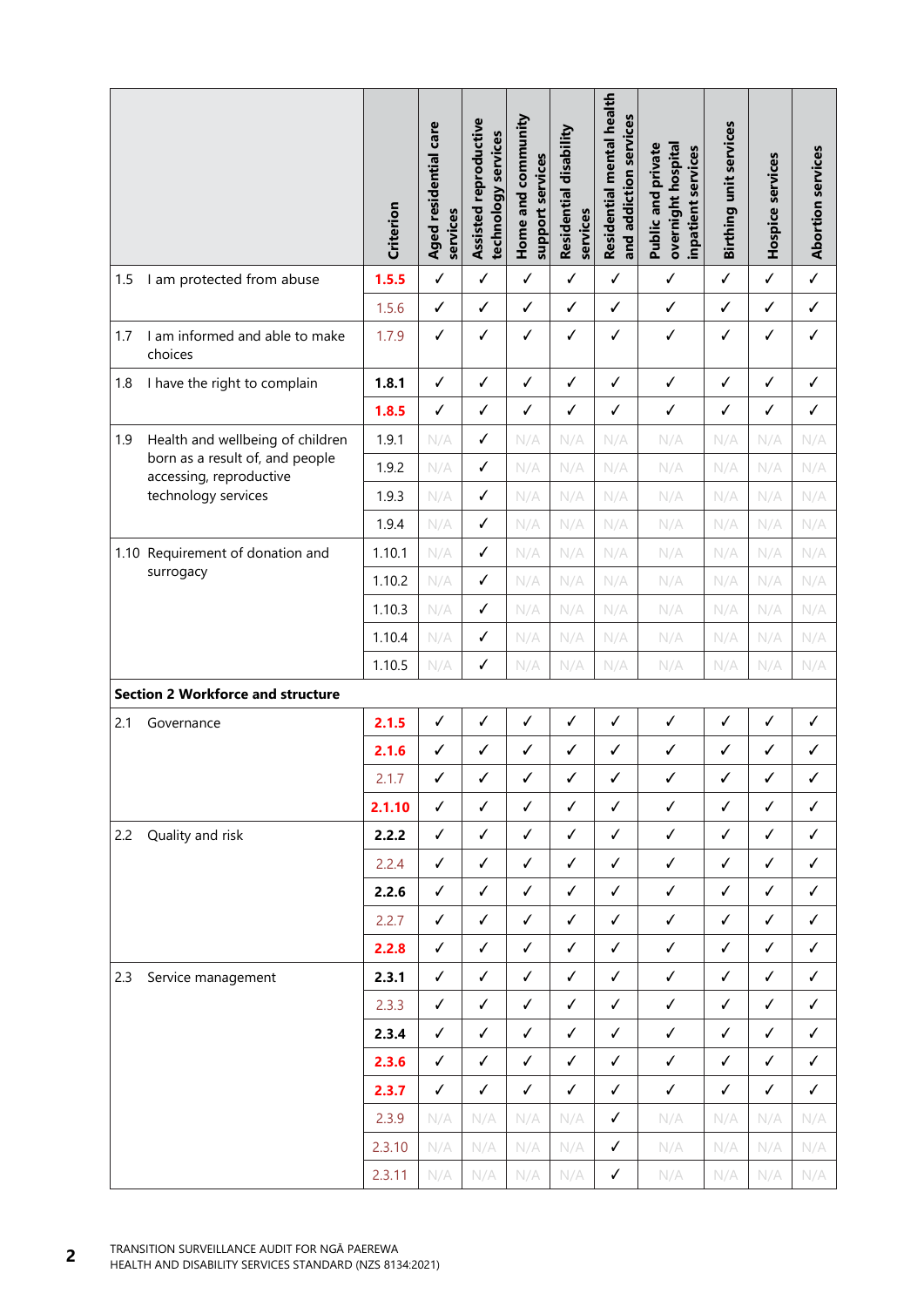|     |                                        | Criterion | Aged residential care<br>services | Assisted reproductive<br>technology services | Home and community<br>support services | Residential disability<br>services | Residential mental health<br>and addiction services | overnight hospital<br><b>Public and private</b><br>inpatient services | Birthing unit services | Hospice services | <b>Abortion services</b> |
|-----|----------------------------------------|-----------|-----------------------------------|----------------------------------------------|----------------------------------------|------------------------------------|-----------------------------------------------------|-----------------------------------------------------------------------|------------------------|------------------|--------------------------|
| 2.4 | Health care and support workers        | 2.4.3     | $\checkmark$                      | $\checkmark$                                 | $\checkmark$                           | $\checkmark$                       | $\checkmark$                                        | $\checkmark$                                                          | $\checkmark$           | $\checkmark$     | $\checkmark$             |
|     | and their availability                 | 2.4.4     | $\checkmark$                      | $\checkmark$                                 | $\checkmark$                           | $\checkmark$                       | $\checkmark$                                        | $\checkmark$                                                          | $\checkmark$           | $\checkmark$     | $\checkmark$             |
|     |                                        | 2.4.6     | $\checkmark$                      | $\checkmark$                                 | $\checkmark$                           | $\checkmark$                       | $\checkmark$                                        | ✓                                                                     | ✓                      | $\checkmark$     | $\checkmark$             |
|     | <b>Section 3 Pathways to wellbeing</b> |           |                                   |                                              |                                        |                                    |                                                     |                                                                       |                        |                  |                          |
| 3.1 | Entry and declining entry              | 3.1.5     | $\checkmark$                      | $\checkmark$                                 | $\checkmark$                           | $\checkmark$                       | $\checkmark$                                        | $\checkmark$                                                          | $\checkmark$           | $\checkmark$     | $\checkmark$             |
|     |                                        | 3.1.6     | $\checkmark$                      | $\checkmark$                                 | $\checkmark$                           | $\checkmark$                       | $\checkmark$                                        | √                                                                     | $\checkmark$           | $\checkmark$     | $\checkmark$             |
| 3.2 | My pathway to wellbeing                | 3.2.3     | ✓                                 | $\checkmark$                                 | $\checkmark$                           | $\checkmark$                       | $\checkmark$                                        | ✓                                                                     | $\checkmark$           | ✓                | $\checkmark$             |
|     |                                        | 3.2.4     | ✓                                 | $\checkmark$                                 | ✓                                      | $\checkmark$                       | ✓                                                   | $\checkmark$                                                          | ✓                      | $\checkmark$     | ✓                        |
|     |                                        | 3.2.5     | ✓                                 | $\checkmark$                                 | ✓                                      | $\checkmark$                       | $\checkmark$                                        | √                                                                     | ✓                      | ✓                | ✓                        |
|     |                                        | 3.2.6     | $\checkmark$                      | √                                            | $\checkmark$                           | $\checkmark$                       | $\checkmark$                                        | √                                                                     | ✓                      | √                | $\checkmark$             |
|     |                                        | 3.2.7     | ✓                                 | ✓                                            | $\checkmark$                           | ✓                                  | $\checkmark$                                        | ✓                                                                     | ✓                      | $\checkmark$     | ✓                        |
| 3.3 | Individualised activities              | 3.3.3     | $\checkmark$                      | N/A                                          | $\checkmark$                           | $\checkmark$                       | $\checkmark$                                        | Public<br>hospital<br>only                                            | N/A                    | √                | N/A                      |
|     |                                        | 3.3.4     | ✓                                 | N/A                                          | ✓                                      | $\checkmark$                       | $\checkmark$                                        | Public<br>hospital<br>only                                            | N/A                    | √                | N/A                      |
| 3.4 | My medication                          | 3.4.1     | $\checkmark$                      | $\checkmark$                                 | ✓                                      | $\checkmark$                       | $\checkmark$                                        | ✓                                                                     | ✓                      | √                | $\checkmark$             |
|     |                                        | 3.4.2     | $\checkmark$                      | $\checkmark$                                 | ✓                                      | $\checkmark$                       | ✓                                                   | ✓                                                                     | ✓                      | √                | $\checkmark$             |
|     |                                        | 3.4.3     | ✓                                 | ✓                                            | ✓                                      | ✓                                  | ✓                                                   | ✓                                                                     | ✓                      | √                | √                        |
|     |                                        | 3.4.4     | $\checkmark$                      | $\checkmark$                                 | $\checkmark$                           | $\checkmark$                       | $\checkmark$                                        | ✓                                                                     | $\checkmark$           | ✓                | ✓                        |
|     |                                        | 3.4.5     | $\checkmark$                      | $\checkmark$                                 | $\checkmark$                           | $\checkmark$                       | $\checkmark$                                        | ✓                                                                     | $\checkmark$           | $\checkmark$     | ✓                        |
|     |                                        | 3.4.6     | ✓                                 | $\checkmark$                                 | $\checkmark$                           | $\checkmark$                       | $\checkmark$                                        | ✓                                                                     | $\checkmark$           | ✓                | $\checkmark$             |
|     |                                        | 3.4.7     | ✓                                 | $\checkmark$                                 | N/A                                    | $\checkmark$                       | ✓                                                   | ✓                                                                     | $\checkmark$           | ✓                | $\checkmark$             |
|     |                                        | 3.4.8     | ✓                                 | $\checkmark$                                 | $\checkmark$                           | $\checkmark$                       | $\checkmark$                                        | ✓                                                                     | ✓                      | ✓                | ✓                        |
|     |                                        | 3.4.9     | N/A                               | N/A                                          | $\checkmark$                           | $\checkmark$                       | $\checkmark$                                        | $\checkmark$                                                          | ✓                      | $\checkmark$     | ✓                        |
|     |                                        | 3.4.10    | $\checkmark$                      | $\checkmark$                                 | $\checkmark$                           | $\checkmark$                       | $\checkmark$                                        | $\checkmark$                                                          | $\checkmark$           | $\checkmark$     | ✓                        |
|     |                                        | 3.4.11    | N/A                               | $\checkmark$                                 | N/A                                    | N/A                                | N/A                                                 | ✓                                                                     | $\checkmark$           | $\checkmark$     | $\checkmark$             |
|     |                                        | 3.4.12    | N/A                               | $\checkmark$                                 | N/A                                    | N/A                                | N/A                                                 | $\checkmark$                                                          | $\checkmark$           | $\checkmark$     | $\checkmark$             |
| 3.5 | Nutrition to support wellbeing         | 3.5.7     | $\checkmark$                      | N/A                                          | $\checkmark$                           | $\checkmark$                       | $\checkmark$                                        | ✓                                                                     | $\checkmark$           | $\checkmark$     | N/A                      |
| 3.6 | Transition, transfer, and discharge    | 3.6.4     | $\checkmark$                      | $\checkmark$                                 | $\checkmark$                           | $\checkmark$                       | $\checkmark$                                        | ✓                                                                     | $\checkmark$           | $\checkmark$     | $\checkmark$             |
| 3.7 | Electroconvulsive therapy              | 3.7.4     | N/A                               | N/A                                          | N/A                                    | N/A                                | N/A                                                 | Public<br>hospital<br>only                                            | N/A                    | N/A              | N/A                      |